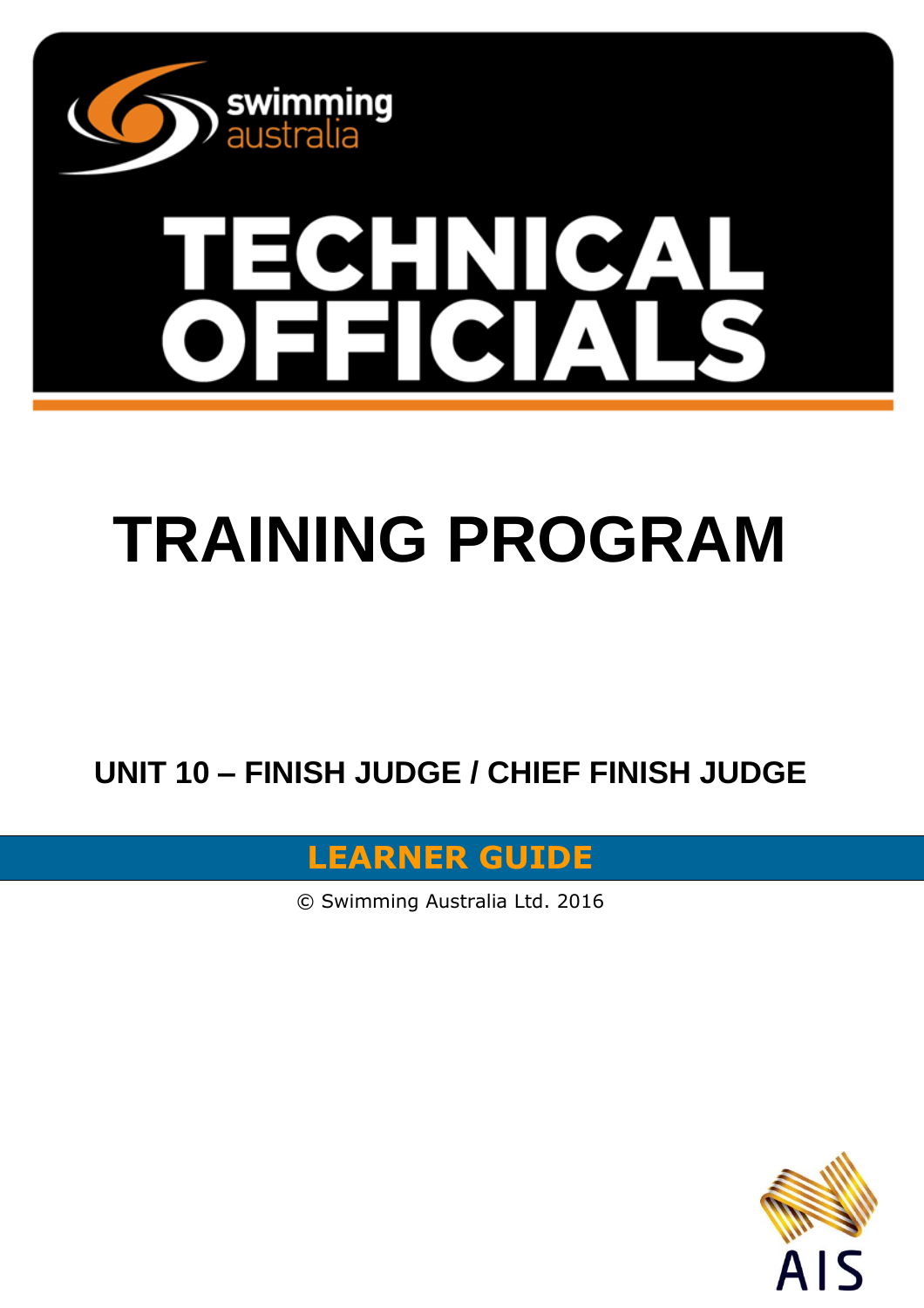



2

## **Contents**

- P3: About this Learner Guide
- P7: Unit 10: Finish Judge / Chief Finish Judge
- P11: Assessment Tasks
- P12: Assessment Tool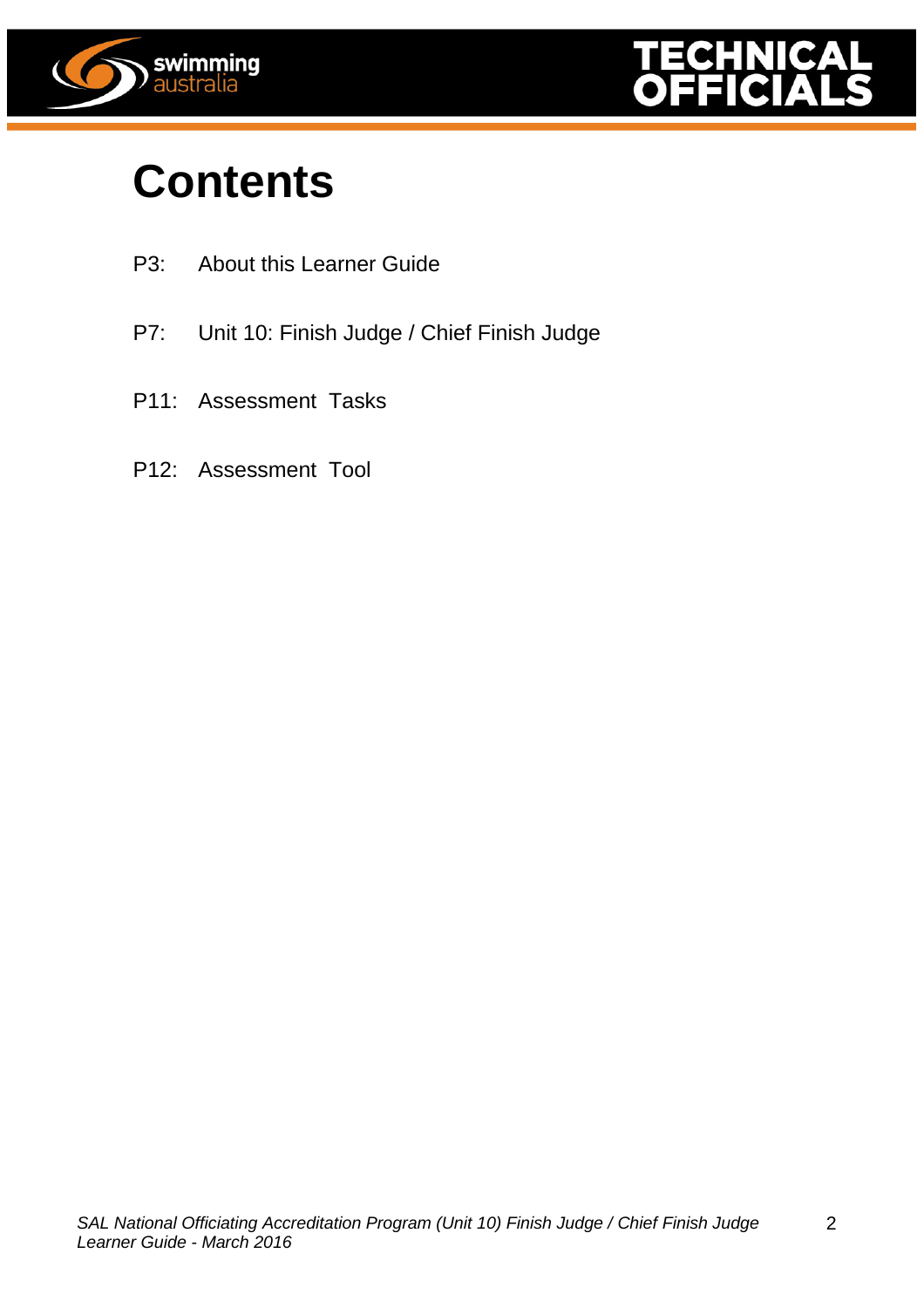



## **About this Learner Guide**

This Learner Guide has been developed by Swimming Australia Ltd (SAL) to support candidates undertaking**, Unit 10 – Finish Judge / Chief Finish Judge** within the SAL **Technical Officiating Accreditation Program**. SAL and the State Technical Committees have worked in conjunction in the formulation of this document. Swimming Australia Limited has designed the Technical Officials Training Program on a competency based training platform.

#### **Officiating Pool Pathway**



#### **What is a Competency?**

A competency can be defined as the application of skills and knowledge to an agreed standard.

Competency relates to what a person can do.

Competency standards specify the level of knowledge and skills required, and the application of that knowledge and skills for effective performance.

Australian Sports Commission Assessor Training Manual 2006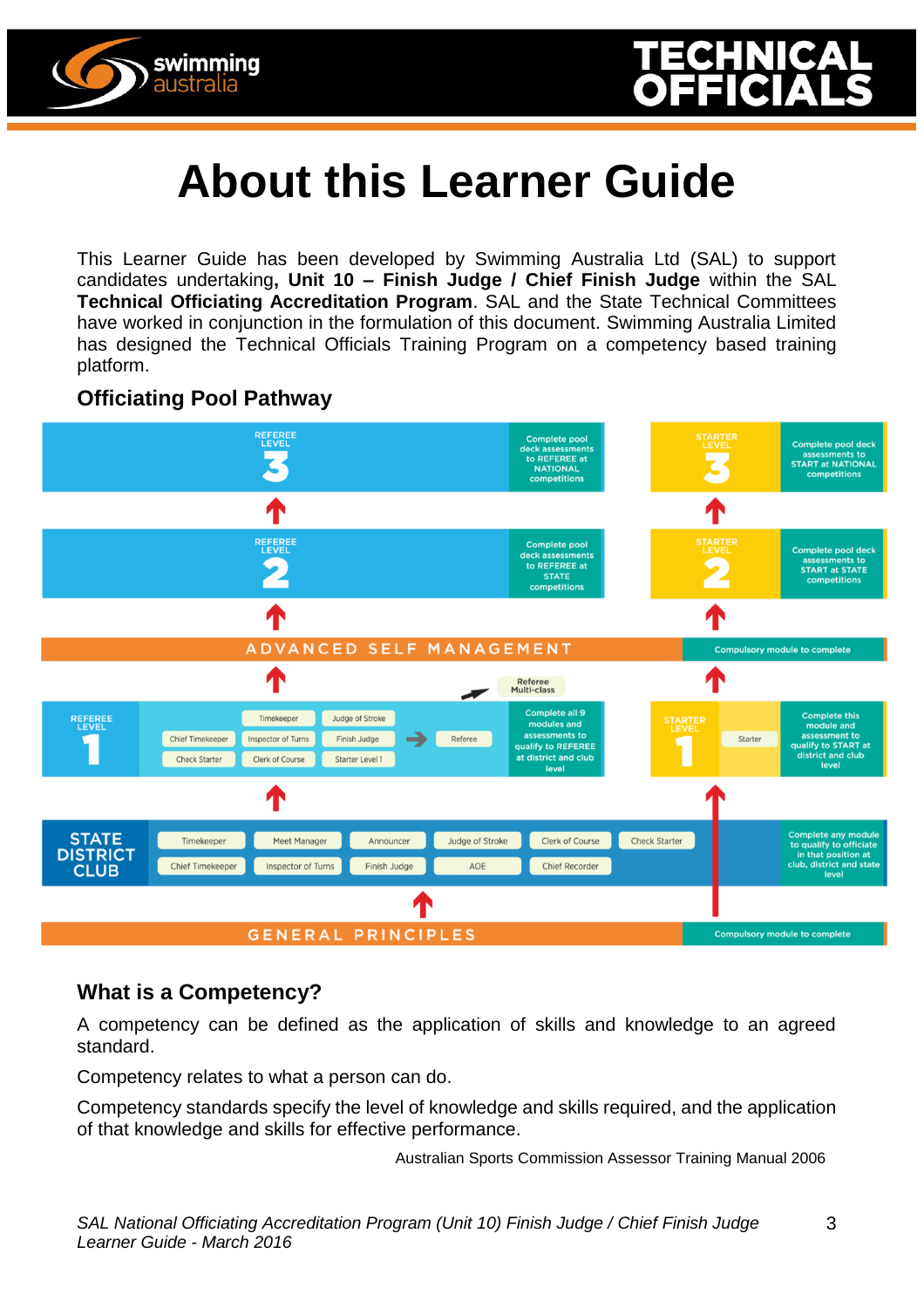



#### **What is Competency Based Assessment?**

Assessment is the process of collecting evidence and making judgements about whether competency has been achieved. Assessment needs to be based on established criteria. These criteria are reflected in the questions and activities set out in this Learner Guide.

#### **How do I use this Learner Guide?**

This Learner Guide provides you with the information and activities that will enable you to achieve competencies related to this unit of work.

You can develop competency in this unit through a combination of tasks including:

- Reading the material in this Learner Guide.
- Asking questions about anything you don't understand.
- Observing other officials during events.
- Reinforcing the skills you are learning in practical situations.
- Satisfactorily completing the activities in this Learner Guide.
- Completing the assessment activities outlined in this Learner Guide.

#### **What resources do I require?**

You will require this Learner Guide as well as a copy of the current [SAL Swimming Rules](http://www.swimming.org.au/visageimages/1_SAL/Rules/SAL%20Swimming%20Rules%20%20JAN%202014%20updated%2005.02.15.pdf) and access to swimming events where you can be practically assessed as a Finish Judge / Chief Finish Judge.

#### **What if I already have the skills?**

You may have already attained the skills required to complete this learning module. If so, you can request your State/Territory Swimming Association for an initial assessment of your **current competence.** This assessment will determine the level of your skills and whether you need additional training.

If you would like to undertake assessment for formal recognition of your existing skills, you will be required to complete a detailed Recognition of Prior Learning (RPL) application form that will allow an assessor to review your skills against the specific requirements for this unit of work. Discuss this process with your State/Territory Swimming Association

#### **Legislative Requirements**

All Swimming Officials whether paid or unpaid must meet the legislative requirements of each state and territory when dealing with children and vulnerable people. Please check with your State/Territory Swimming Association to complete any documentation required to meet this legislation.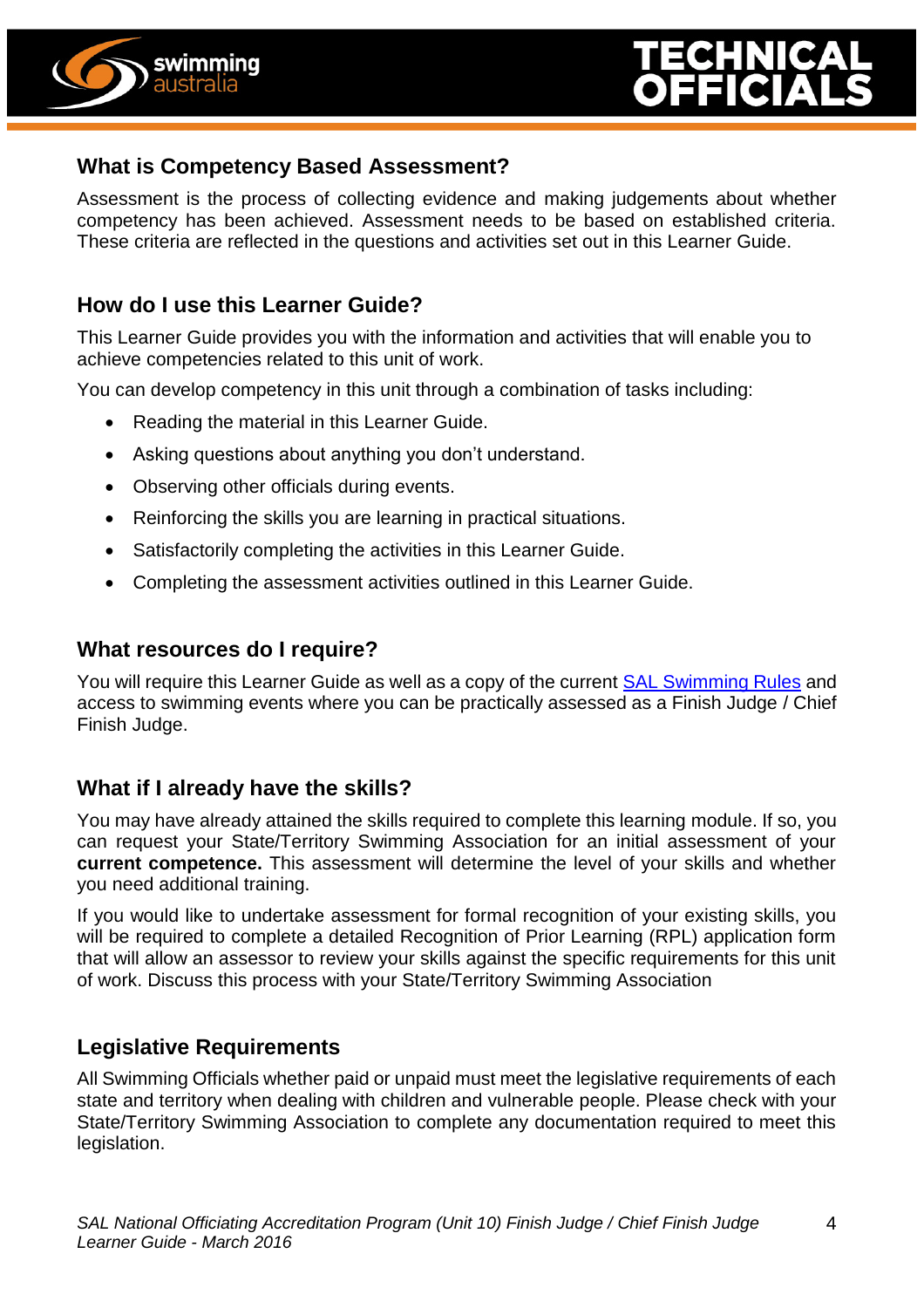



#### **What about Assessment?**

To undertake assessment for this unit of work, you will need to complete the following assessment tasks:

- Completion of this Learner Guide
- Completion of practical tasks

You will be assessed at a swim meet to ensure the relevance of the assessment process.

**When you complete the assessment within this Learner Guide and are assessed as competent by your assessor, you will be eligible to receive accreditation from SAL.**

**The assessment activities are found in the final section within the Learner Guide and can be identified by the icon below.**



#### **Assessment**

The Learner Guide also includes a series of specifically designed learning activities, which will allow you to practice your new skills prior to assessment. These activities must be completed and will be represented by the logo below.



#### **How Do I Start?**

You can undertake the activities in the Learner Guide at your own pace, or under the supervision of your trainer / mentor.

You are ready to start.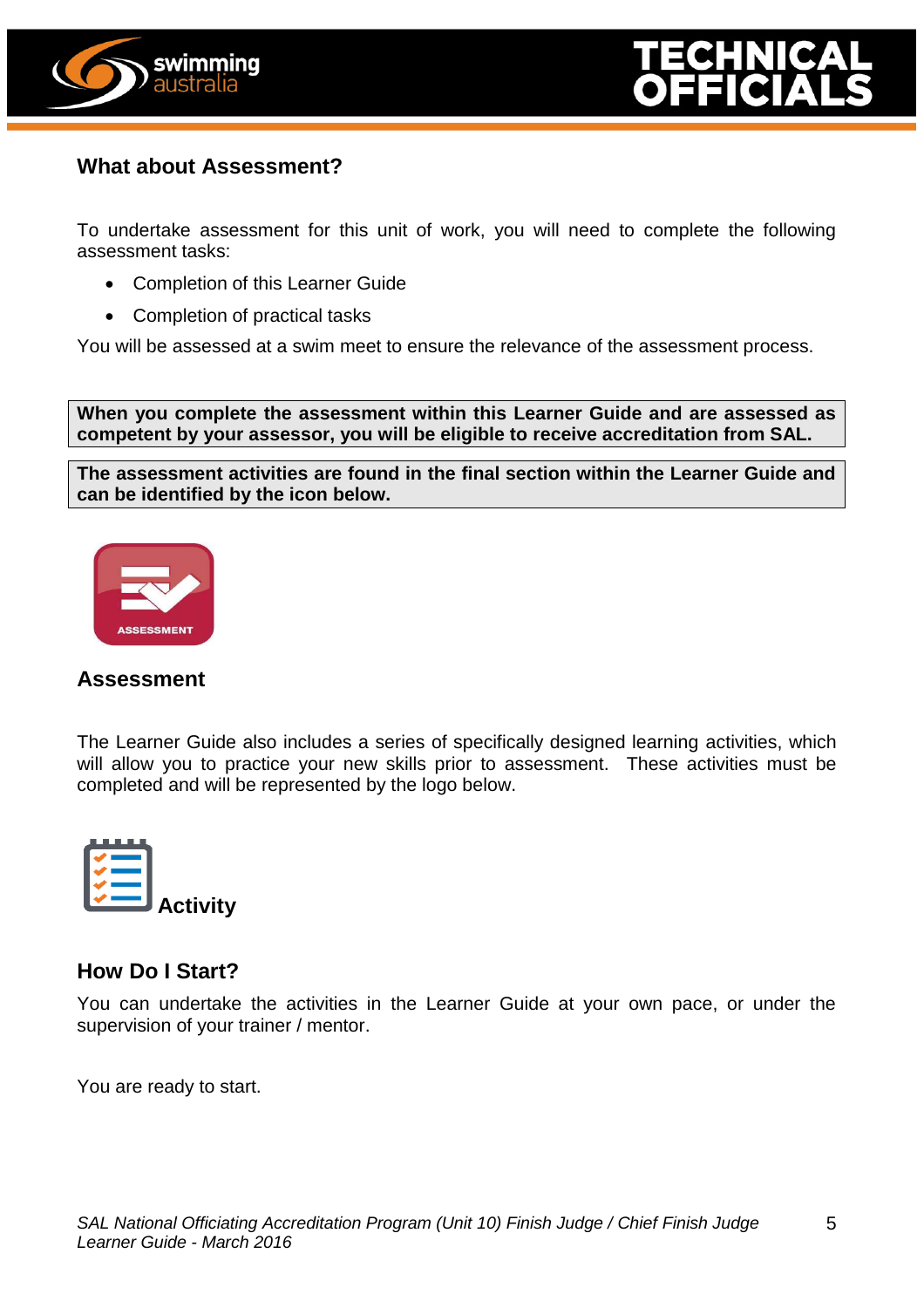



This unit outlines a range of general skills that are required by Finish Judges. The elements within this unit are:

**Preparation**

swimming australıa

**Role of the Finish Judge / Chief Finish Judge**

#### **Preparation**

The Finish Judge / Chief Finish Judge plays a very important role in ensuring that all swimmers compete in a fair and consistent environment. Just as with all other officiating roles in the sport of swimming, pre-event preparation is a key factor in effective operations.

#### **Some of the steps that you will need to take in preparing for your role include:**

- 1. Arrive at venue at least 30 minutes prior to start of meet.
- 2. Report to the Referee to receive any instructions and an event program.
- 3. Have all equipment required to complete task (pen, clip-board, and finish sheets).
- 4. Meet with all other officials with whom you will be working and familiarise yourself with the pool-deck area.



**For each of the 4 preparatory steps listed above, list one possible consequence that may occur if they are not undertaken.**

| 1. |  |  |
|----|--|--|
| 2. |  |  |
| 3. |  |  |
| 4. |  |  |
|    |  |  |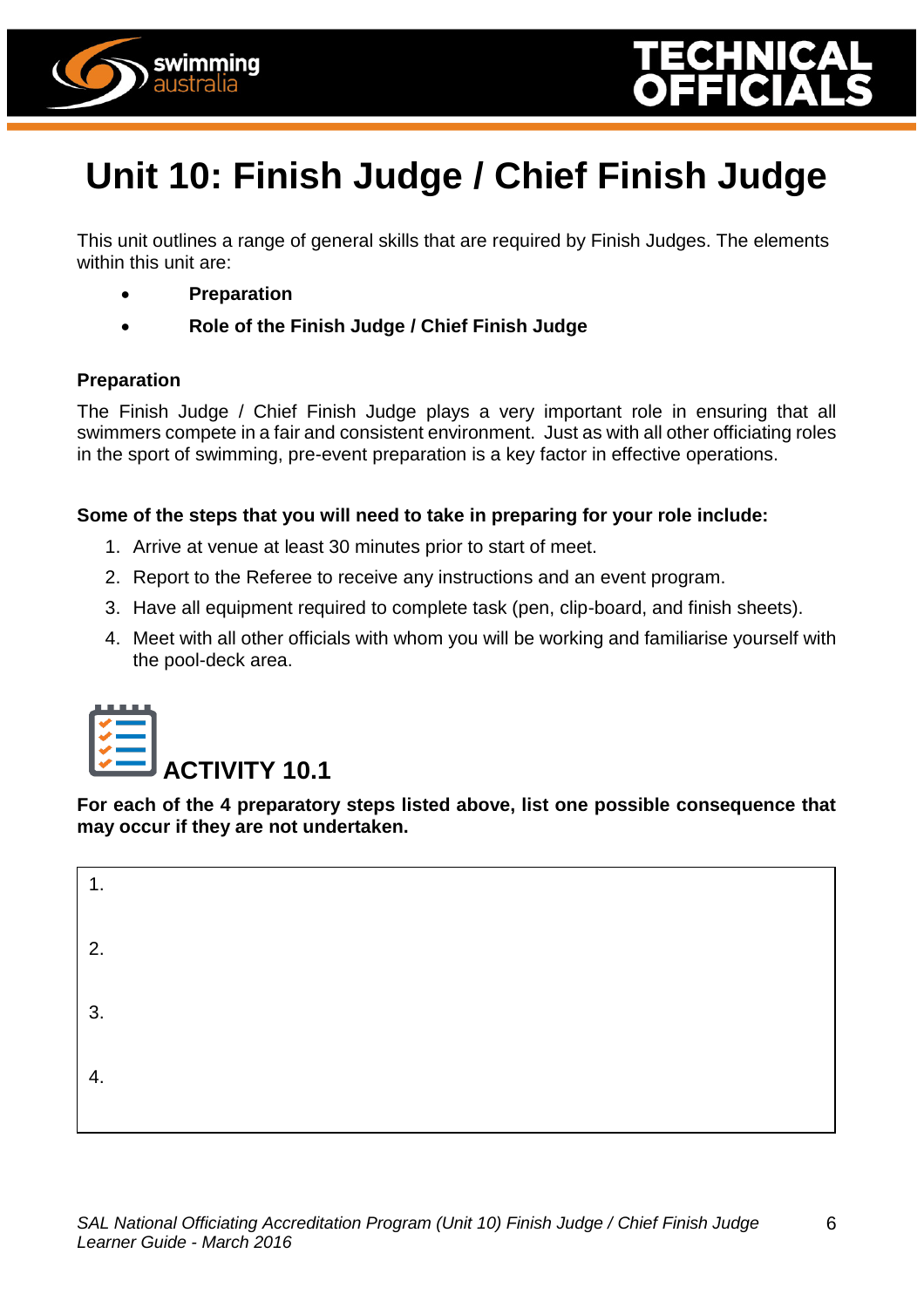



#### **Role of Finish Judge / Chief Finish Judge**

The following are a guide to the duties of the Finish Judge / Chief Finish Judge:

- At each event, Finish Judges shall decide and report the placing of the swimmers. The Chief Finish Judge shall assign each Finish Judge their position.
- After the race the Chief Finish Judge shall collect signed result sheets from each Finish Judge and establish the result and placing that will be sent directly to the Chief Recorder.

Note: Finish Judges / Chief Judges are not always required. Where Automatic Officiating Equipment or three digital stopwatches are used to judge the finish of a race, Finish Judges are not required.

#### **Procedures**

- 1. The Chief Finish Judge shall assign each Finish Judge their position.
- 2. Finish Judges shall be positioned in elevated stands in line with the finish where they have at all times a clear view of the pool and the finish line.
- 3. The Finish Judges shall judge the finish of each race and report the placing of the swimmers to the Chief Finish Judge.
- 4. Finish Judges shall not act as timekeepers in the same event.
- 5. After the race the Chief Finish Judge shall collect the result sheets from each Finish Judge and establish the result and placing which will be sent directly to the Chief Recorder.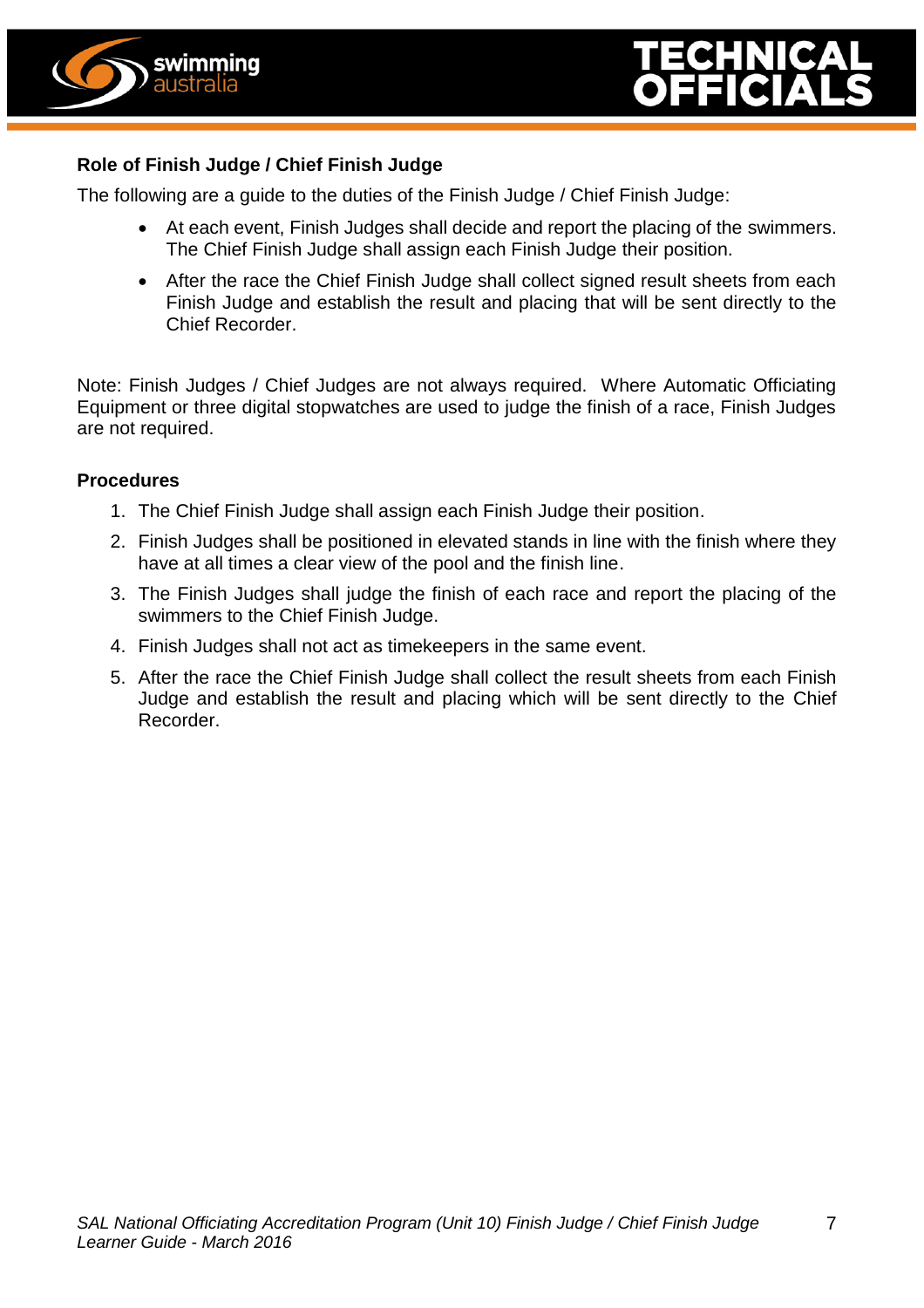



| and the<br>H |  |
|--------------|--|
|              |  |
|              |  |
|              |  |
|              |  |

#### **ACTIVITY 10.2**

**For each of the 5 Procedures listed above, list one possible consequence that may occur if they are not undertaken effectively.**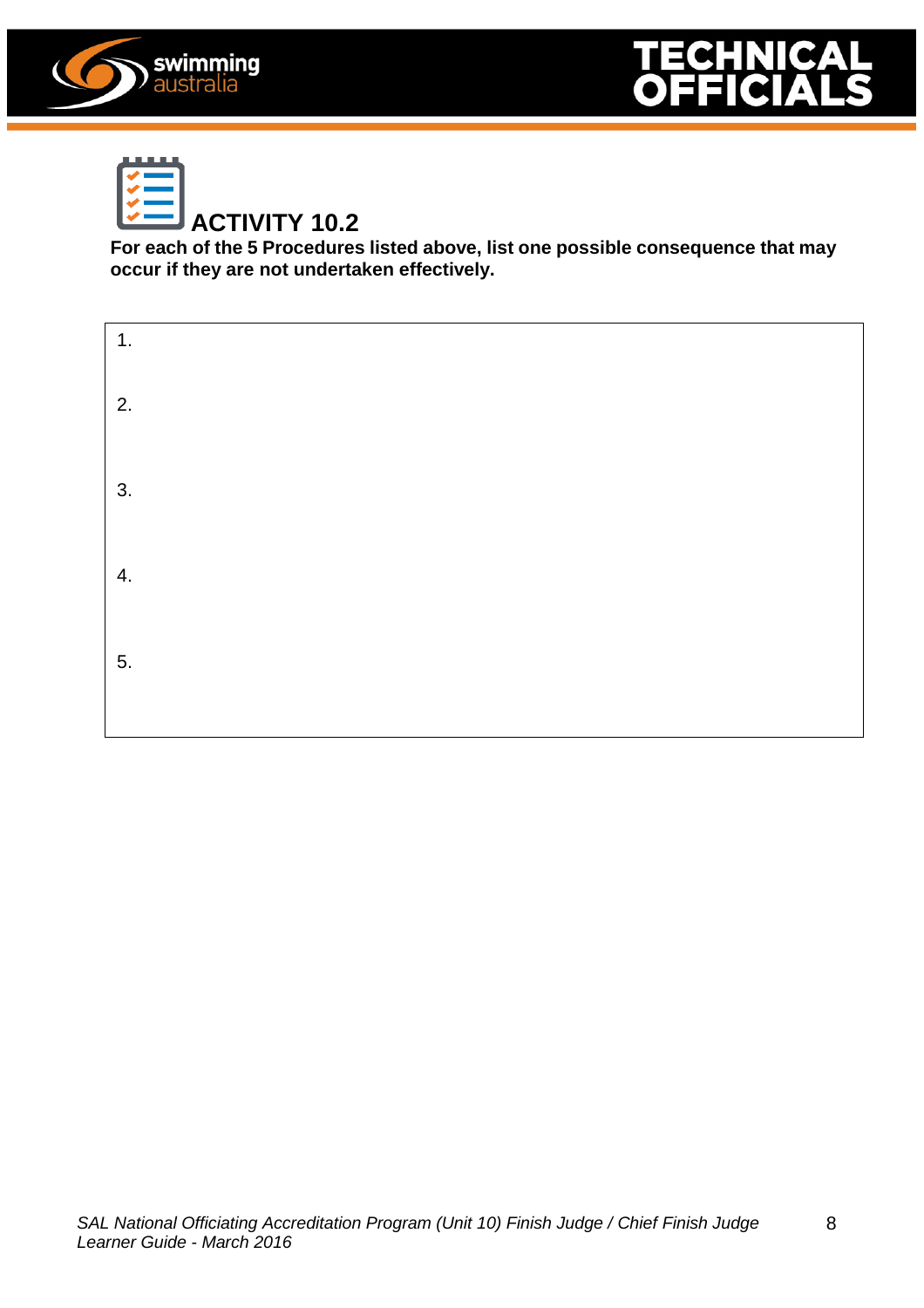



#### **Sample of a Judges Result Sheet**

| <b>JUDGES</b>   |  |  |  |  |  |  |                          |
|-----------------|--|--|--|--|--|--|--------------------------|
| <b>PLACINGS</b> |  |  |  |  |  |  | <b>REFEREE   RESULTS</b> |
| 4 ST            |  |  |  |  |  |  |                          |
| <u>ND</u>       |  |  |  |  |  |  |                          |
| 3 <sub>RD</sub> |  |  |  |  |  |  |                          |
| <b>ATH</b>      |  |  |  |  |  |  |                          |
| <b>ETH</b>      |  |  |  |  |  |  |                          |
| <b>GTH</b>      |  |  |  |  |  |  |                          |
| 7TH             |  |  |  |  |  |  |                          |
| <b>oTH</b>      |  |  |  |  |  |  |                          |

To calculate results the majority is taken.

Example: Out of the five judges, lane 4 was placed 1<sup>st</sup> by three judges. Lane 5 was placed 2<sup>nd</sup> by three judges and lane 3 was placed 3<sup>rd</sup> by three judges and so on.

If the five judges were unable to agree on the final result, the Referee's placing would be used.

Note: in the case above it was not necessary to use the Referee's result.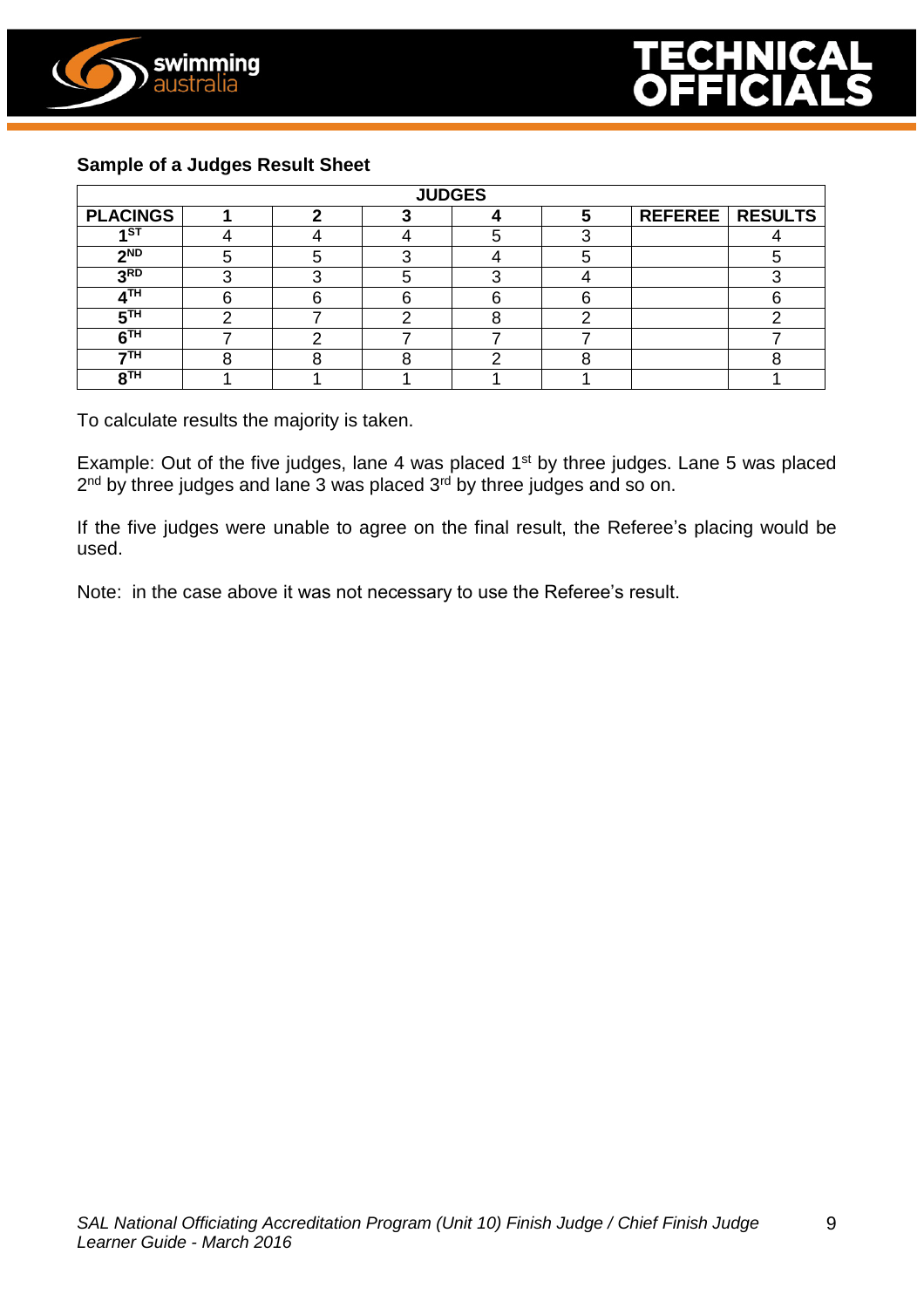





### **ASSESSMENT**

#### **Task 1:**

#### **Answering these questions will assist you in your preparation for being assessed as competent as a Finish Judge / Chief Finish Judge.**

- 1. As a Finish Judge where would you position yourself?
- 2. What is your main duty as a Finish Judge?
- 3. How would you report the placings at the finish?

#### **Task 2:**

**You are required to be assessed as a Finish Judge / Chief Finish Judge in a full session of a Swim Meet. This will give you the opportunity to provide evidence of your competence in a swimming specific environment.**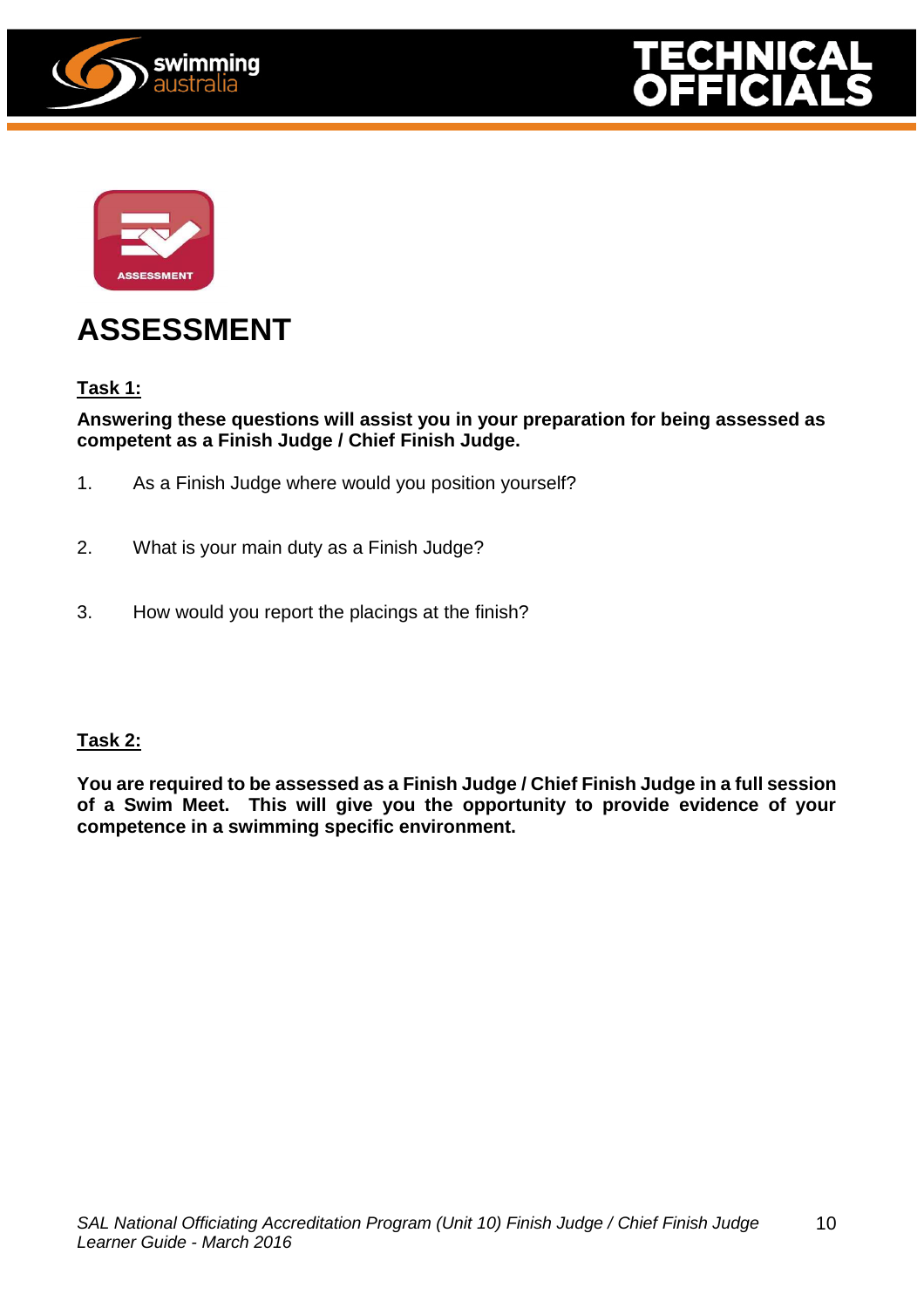

#### **ASSESSMENT TOOL - UNIT 10 FINISH JUDGE / CHIEF FINISH JUDGE**

|                | <b>Element / Performance Criteria</b>                                                                    |            | <b>Displayed</b><br><b>Competency</b> | <b>Comments</b>                                       |  |
|----------------|----------------------------------------------------------------------------------------------------------|------------|---------------------------------------|-------------------------------------------------------|--|
|                | <b>FINISH JUDGE / CHIEF FINISH JUDGE</b>                                                                 | <b>YES</b> | <b>NO</b>                             | Must be completed if Competency has<br>been marked NO |  |
| $\mathbf{1}$ . | Preparation                                                                                              |            |                                       |                                                       |  |
| 1.1            | Arrived at venue at least 30 minutes prior to the start of the event.                                    |            |                                       |                                                       |  |
| 1.2            | Reported to the Referee to receive any instructions.                                                     |            |                                       |                                                       |  |
| 1.3            | Had all required equipment to complete the task.                                                         |            |                                       |                                                       |  |
| 2.             | <b>Performance of Task</b>                                                                               |            |                                       |                                                       |  |
| 2.1            | Was in the correct position and observed every finish.                                                   |            |                                       |                                                       |  |
| $2.2^{\circ}$  | Maintained their position for the entire time required.                                                  |            |                                       |                                                       |  |
| 2.3            | Focused entirely and exclusively on the task assigned without<br>engaging in any distracting activities. |            |                                       |                                                       |  |
| 3.             | <b>Decision Making</b>                                                                                   |            |                                       |                                                       |  |
| 3.1            | The Finish Judge made all decisions independently and reported to<br>the Chief Finish Judge.             |            |                                       |                                                       |  |
| 3.2            | All decisions were consistent with every competitor being treated<br>equally.                            |            |                                       |                                                       |  |
| 3.3            | All decisions were made clearly, concisely and in accordance with<br>the rules.                          |            |                                       |                                                       |  |
| 4.             | General                                                                                                  |            |                                       |                                                       |  |
| 4.1            | Was dressed appropriately for the task.                                                                  |            |                                       |                                                       |  |
| 4.2            | Was courteous to all competitors, coaches, parents and other<br>officials at all times.                  |            |                                       |                                                       |  |
| 4.3            | Possesses State-specific accreditation in relation to child protection<br>legislation.                   |            |                                       |                                                       |  |